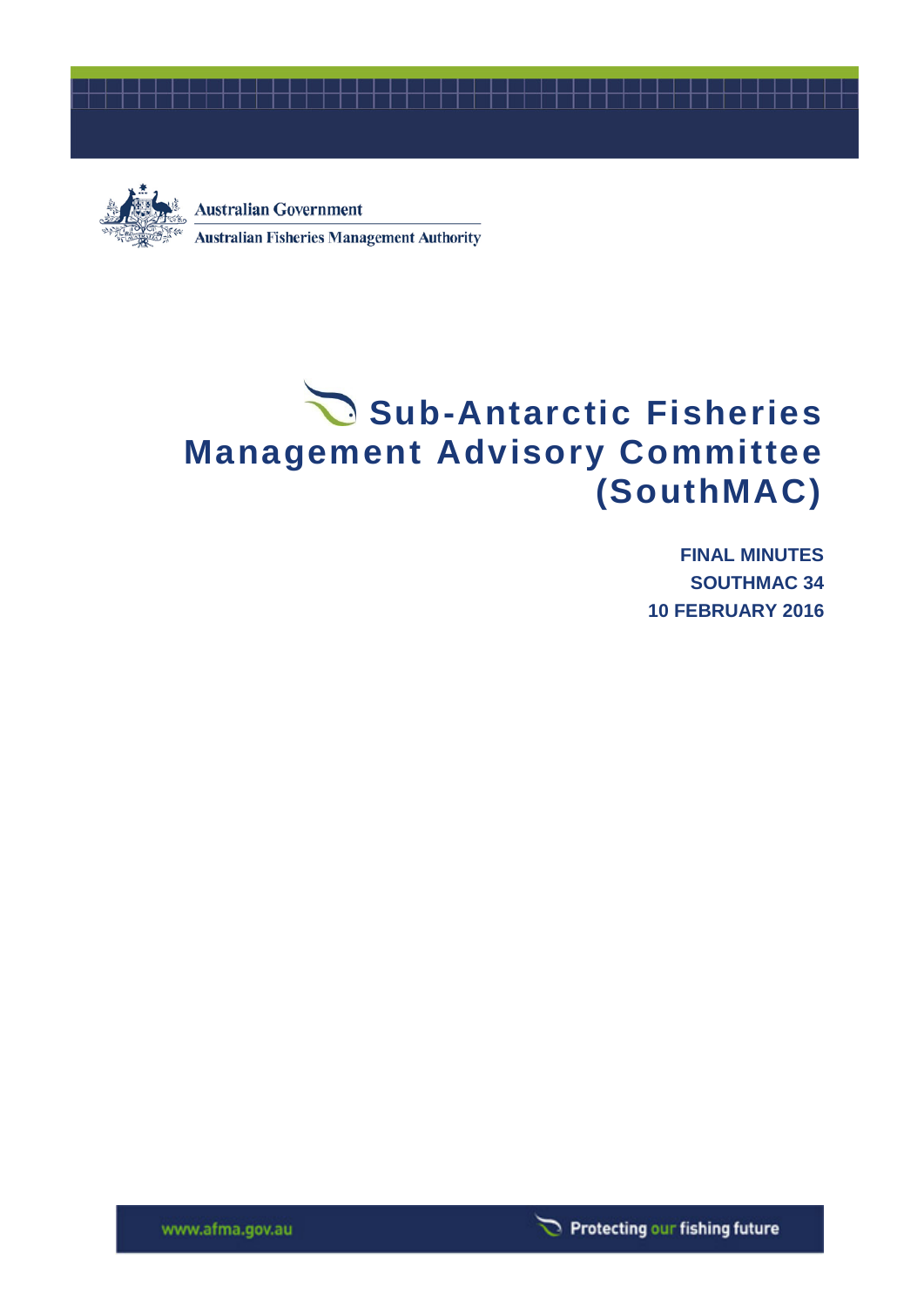#### **SUB-ANTARCTIC FISHERIES MANAGEMENT ADVISORY COMMITTEE (SouthMAC)**

**CHAIR**: Mr Peter Neville **Date:** 10 February 2016 **Venue**: CSIRO Marine Laboratories, Hobart

# **Attendance**

#### **Members**

Mr Peter Neville, Chair Ms Lihini Weragoda, Australian Antarctic Division Mr Martin Exel, Industry Member Mr Malcolm McNeill, Industry Dr Malcolm Haddon, Science Mr Jon Bryan, Conservation Member Ms Jo Fisher, AFMA Member Ms Sarah Kirkcaldie (Executive Officer)

# **Observers**

Mr Rhys Arangio, Industry

# **Introduction**

The thirty fourth meeting of the Sub-Antarctic Fisheries Management Advisory Committee (SouthMAC 34) was held in Hobart on 10 February 2016.

The primary objectives of the meeting were to discuss:

- Macquarie Island Toothfish Fishery stock assessment and total allowable catch (TAC) recommendations;
- $\triangleright$  the Fishery Assessment Plans for the sub-Antarctic fisheries;
- $\triangleright$  lost longline gear in the Heard Island and McDonald islands Fishery (HIMIF);
- 25.5% minimum quota holding for trawl access in HIMIF; and
- $\triangleright$  the Commission for the Conservation of Antarctic Marine Living Resources (CCAMLR) New and Exploratory Fisheries 2016/17 expression of interests.

# **Agenda item 1 - Preliminaries**

SouthMAC 34 was opened at 9.15 am on 10 February 2016 by the Chair, Mr Peter Neville.

Mr Neville welcomed the attendance of members and the observer Mr Rhys Arangio from Austral Fisheries Pty Ltd. Mr Neville noted that Mr Les Scott attended his last Sub-Antarctic Resource Assessment Group (SARAG) meeting the previous day and again acknowledged the significant contribution he made as a member on SouthMAC and expressed members appreciation of his significant role over a number of years of service.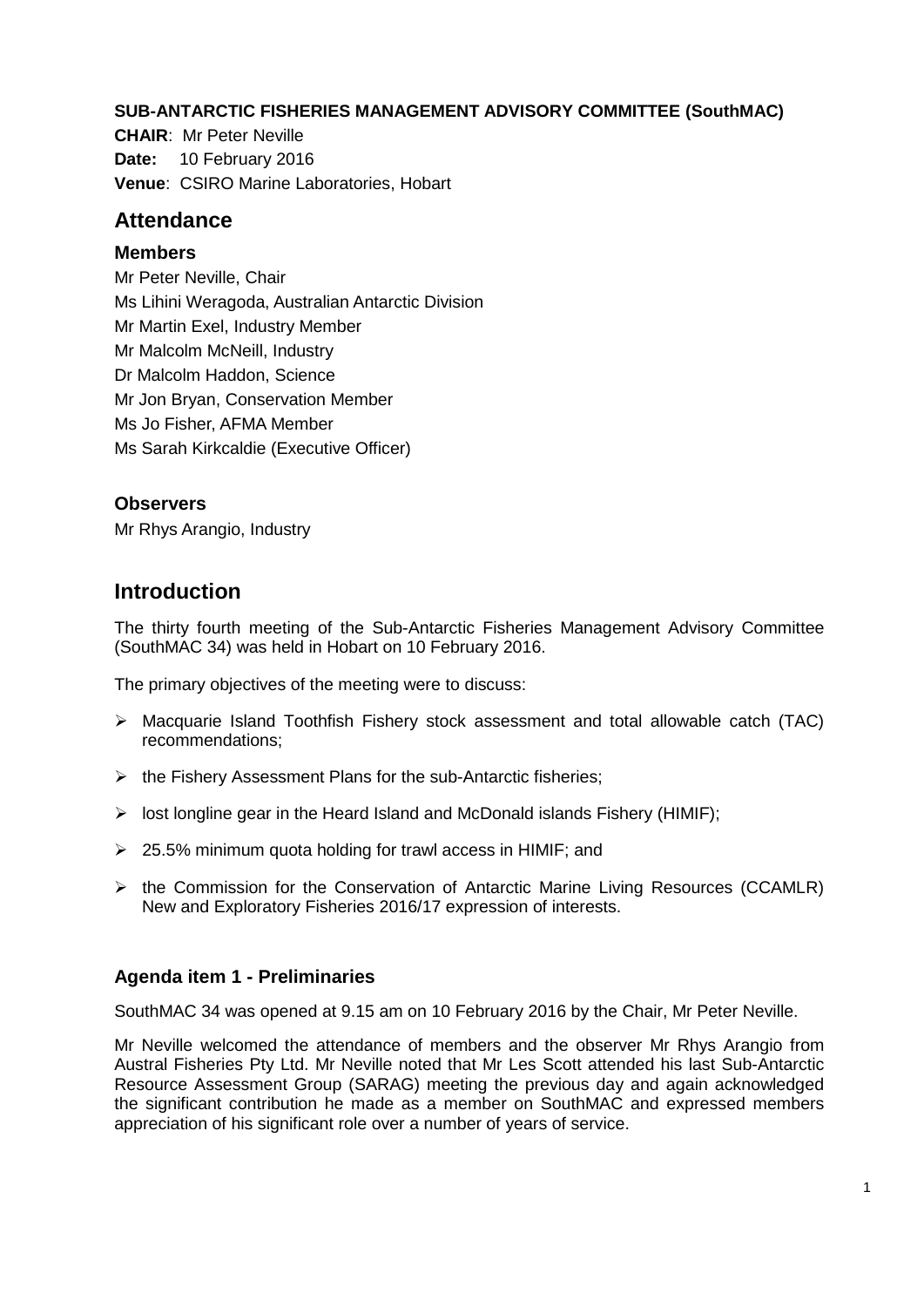#### **1.1 Declaration of interests**

The AFMA member stated that as outlined in the *Fisheries Administrations Act 1991* and AFMA Fisheries Management Paper No. 1, all members (but not permanent observers or invited participants) of SouthMAC must declare any pecuniary interest in the Fishery at the commencement of the meeting and also at the commencement of each agenda item. The Committee noted that if a member discloses an interest in an item, the member must absent themselves from the meeting before the item is considered and the MAC must make a decision as to whether the member can participate in the discussion and in making of a recommendation or remain absent from the meeting for the item. The AFMA member stressed that the MAC must fully comply with these requirements in relation to conflicts of interests during the meeting**.** 

Members acknowledged that AFMA has members on the consultative groups such as MACs because of people's expertise in areas that are relevant to discussions.

Mr Neville declared that he was the Principal of a fisheries consulting business (P.J.Neville & Associates) but had no pecuniary interest in the sub-Antarctic fisheries.

Mr Exel advised that he is the General Manager, Environment and Policy, Austral Fisheries P/L. Austral Fisheries P/L owns Statutory Fishing Rights (SFRs) in the Australian sub-Antarctic fisheries and waters under the jurisdiction of Commission for the Conservation of Antarctic Marine Living Resources (CCAMLR). Mr Exel also declared that he is a Director of the Institute of Marine and Antarctic Studies, Member of the Commonwealth Fisheries Association (CFA), member of the South East Trawl Fishing Industry Association (SETFIA), Member of the Great Australian Bight Industry Association, Member of Coral Sea Fishers Association and Chair of the Coalition of Legal Toothfish Operators (COLTO). He was not aware of any investigation or prosecution action by AFMA against his Company or of any legal action taken by his Company against AFMA.

Mr McNeill advised he is the Chief Executive Officer of Australian Longline P/L which holds various fishing rights in, and operates vessels in the sub-Antarctic fisheries and waters under the jurisdiction of CCAMLR. Mr McNeill also declared he is a member on Slope Resource Assessment Group as well as the vice Chair of COLTO. Mr McNeill was not aware of any investigation or prosecution action by AFMA against his Company or of any legal action taken by his Company against AFMA.

Dr Haddon advised he is employed by CSIRO and is not undertaking specific research projects in relation to Sub-Antarctic fisheries, although he does provide advice to other researchers in relation to stock assessments, particularly for the Macquarie Island Toothfish Fishery (MITF). Dr Haddon is also a member on SARAG, Northern Prawn Fishery Resource Assessment Group (RAG), Southern Eastern Scalefish and Shark Fishery RAG and Shelf Resource Assessment Group and attends SharkRAG and Deepwater RAG. Dr Haddon advised he has no pecuniary interest in sub-Antarctic fisheries and his salary is not dependent on any research conducted for the sub-Antarctic fisheries.

Ms Lihini Werogoda advised that she is an employee of the AAD and her colleagues conduct the HIMI stock assessment. Ms Werogoda attends international meetings related to Antarctic fisheries and no pecuniary interest in Antarctic fisheries and that her salary is not dependent on AAD, industry and other research collaborations.

Mr Jon Bryan advised he is an employee of the Tasmanian Conservation Trust. Mr Bryan stated that he is a member on a number of Tasmanian fisheries advisory committees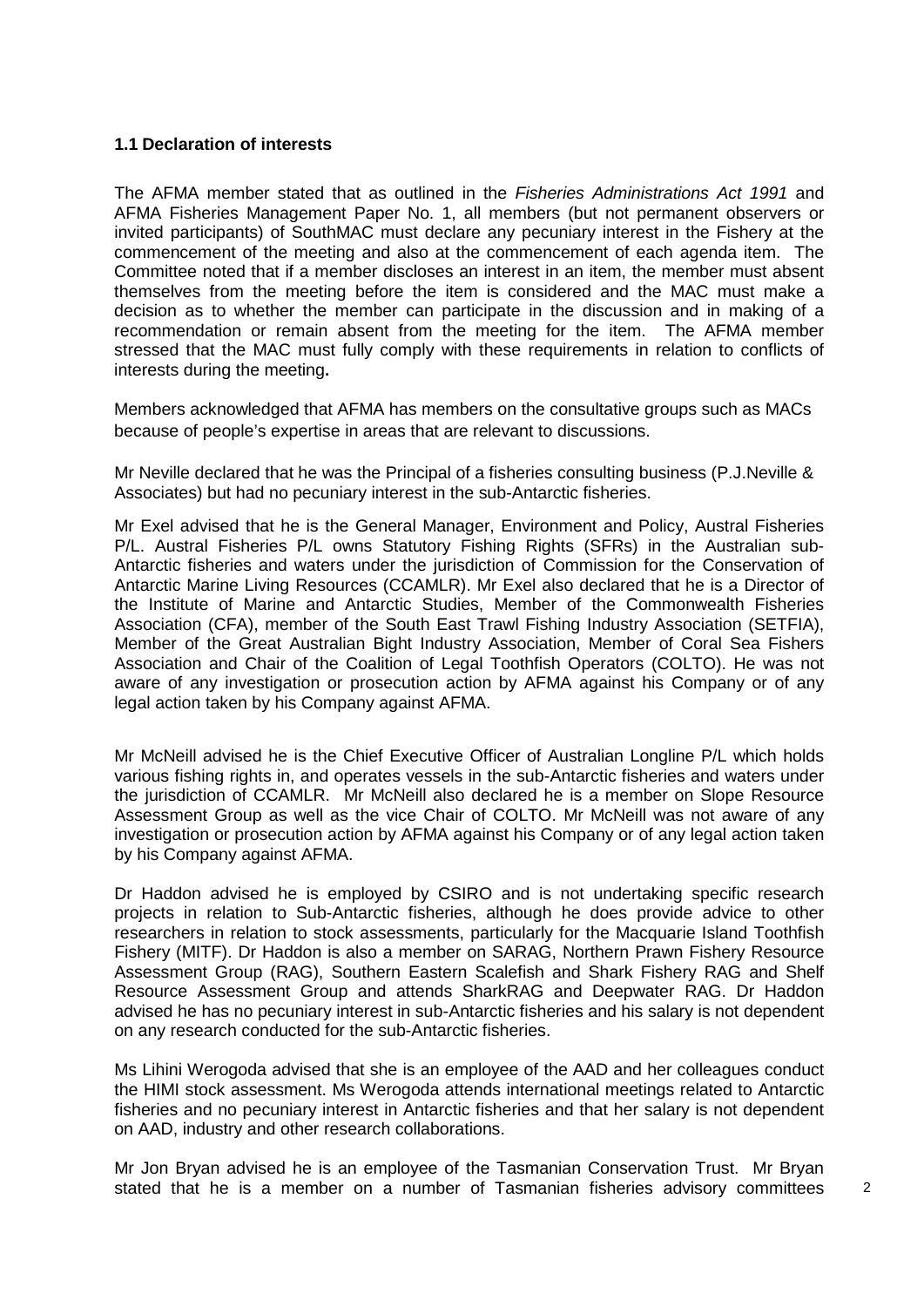including recreational, scallop, abalone, crustacean and scalefish but has no pecuniary interest in Antarctic fisheries.

Ms Fisher advised she is employed by AFMA and is the Acting Manager for Antarctic fisheries and has no pecuniary interest in the sub-Antarctic fisheries.

Ms Kirkcaldie advised she is employed by AFMA, is also the Executive Officer for the Sub-Antarctic RAG (SARAG) and Southern Bluefin Tuna MAC and has no pecuniary interest in the sub-Antarctic fisheries.

Mr Arangio advised he is employed by Austral Fisheries who hold SFRs in the Australian sub-Antarctic Fisheries. He is also the Secretary of COLTO, the Coalition of Legal Toothfish Operators. Mr Arangio is not aware of any investigation or prosecution action by AFMA against Austral Fisheries or of any legal action taken by Austral against AFMA.

#### **1.2 Apologies**

No apologies were received.

#### **1.3 Adoption of agenda**

SouthMAC adopted the agenda with the addition of agenda item 18a: Depredation of whales and 18b: Undercatch/overcatch.

#### **Agenda item 2 – Minutes from SouthMAC 33 and November teleconference**

Members noted that the draft minutes from SouthMAC 33 held on 25 February 2015 were circulated for comment on 18 March 2015. Comments were received from Martin Exel and these comments were incorporated and members noted the final minutes.

SouthMAC noted that the draft minutes from the teleconference held on 10 November 2015 were circulated on 17 December 2015. Comments were received from Lihini Weragoda and these comments were incorporated and members noted the final minutes.

#### **Agenda item 3 – Action arising from SouthMAC 33**

| <b>Item</b>  | <b>Action arising from SouthMAC 33</b>                                                                        | <b>Status</b>                                                                                                                        |
|--------------|---------------------------------------------------------------------------------------------------------------|--------------------------------------------------------------------------------------------------------------------------------------|
| 1            | <b>MITF FAP</b> - AFMA to circulate final MITF FAP to<br>members                                              | Members noted<br>that this action<br>was completed<br>with the final<br><b>MITF FAP</b><br>circulated to<br>members on 7<br>May 2015 |
| $\mathbf{2}$ | <b>MITF season extension - AFMA to inform SouthMAC of</b><br>the outcomes of the AFMA Commissions discussions | Members noted<br>that this item                                                                                                      |

SouthMAC discussed the action arising from SouthMAC 33.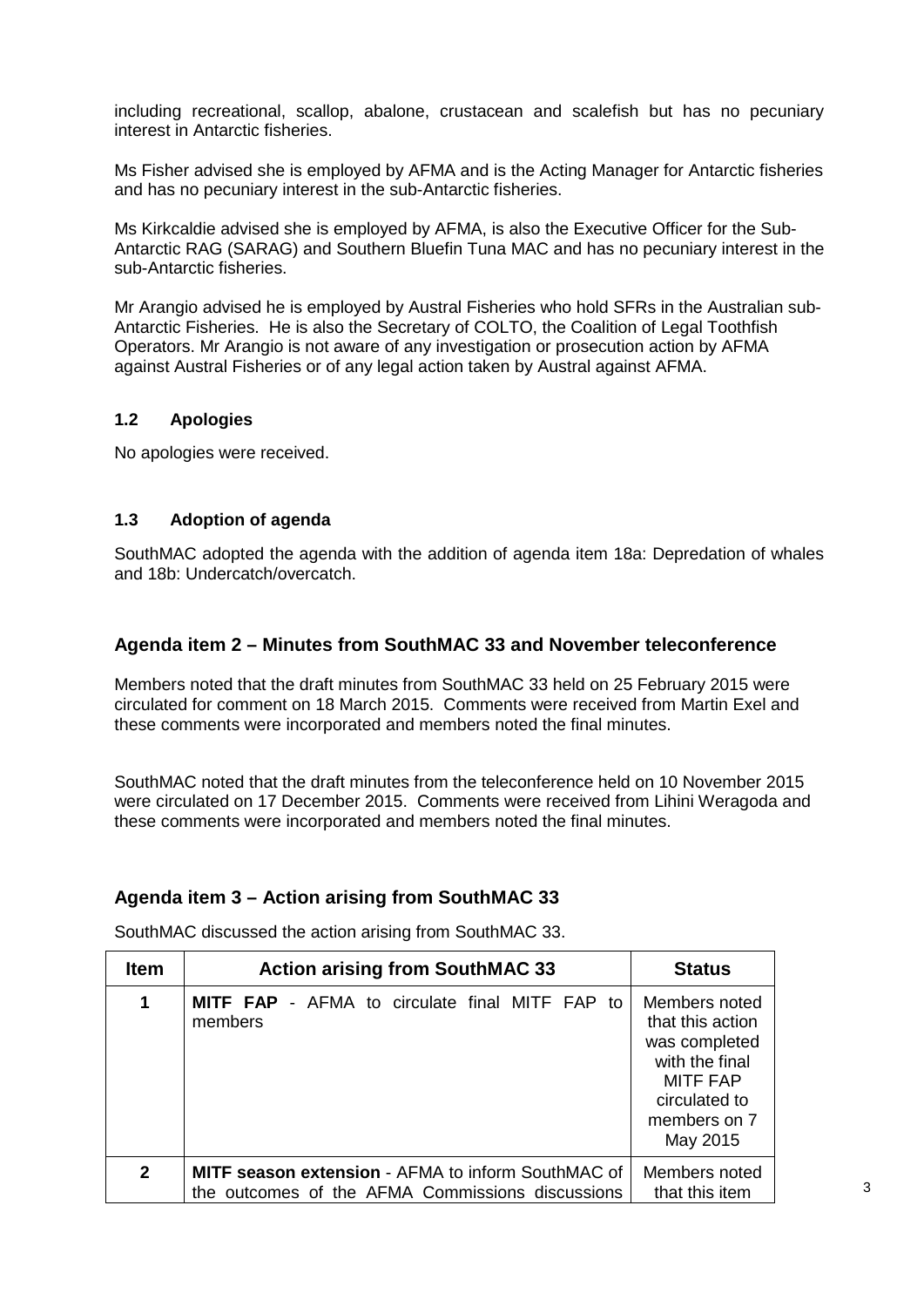|   | regarding the MITF season extension.                                                                                                                   | was completed<br>with the AFMA<br>Commission<br>outcomes sent<br>to SouthMAC on<br>25 March 2015                                    |
|---|--------------------------------------------------------------------------------------------------------------------------------------------------------|-------------------------------------------------------------------------------------------------------------------------------------|
| 3 | - AFMA to circulate final HIMI FAP to<br>HIMI FAP<br>members                                                                                           | Members noted<br>that this item<br>was completed<br>with the final<br><b>HIMIF FAP</b><br>circulated to<br>members on 7<br>May 2015 |
| 4 | <b>Observer trips</b> - Industry to inform AFMA as soon as<br>possible if they plan on conducting more than the current<br>budgeted 17 observer trips. | SouthMAC<br>noted that<br>industry kept<br>AFMA informed<br>regarding<br>planned trips.                                             |

SouthMAC discussed the action arising items from November 2015 teleconference.

| 2016 CCAMLR papers - ADD and AFMA to discuss the<br>1<br>The AAD                                                                                                                                                                                                                                                                                                                                                                                                                                      | <b>Item</b> |
|-------------------------------------------------------------------------------------------------------------------------------------------------------------------------------------------------------------------------------------------------------------------------------------------------------------------------------------------------------------------------------------------------------------------------------------------------------------------------------------------------------|-------------|
| consultative process for CCAMLR papers in 2016.<br>member noted<br>that all issues<br>relevant to<br>industry will be<br>discussed at the<br>industry meeting<br>in August and<br>where possible,<br>relevant papers<br>presented to the<br>September<br><b>SARAG</b><br>meeting. AAD<br>member also<br>stated that<br>where above<br>was not<br>possible, AAD<br>will seek<br>agreement on<br>any other<br>relevant issues<br>through other<br>consultations. It<br>was agreed that<br>a list of all |             |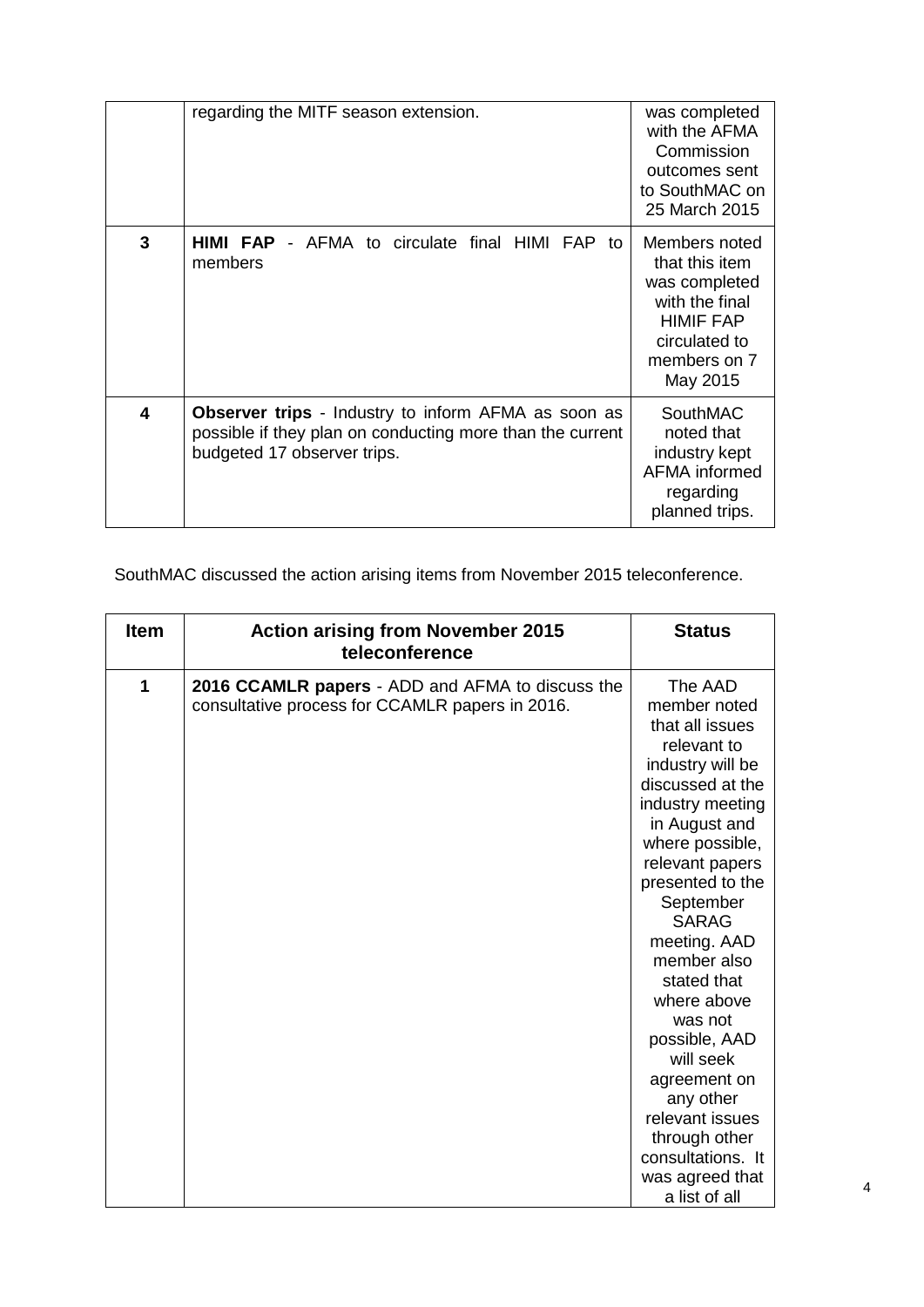|              |                                                                                                                                                       | papers going to<br>the working<br>group on<br><b>Fisheries stock</b><br>assessments<br>(WG-FSA) will<br>be presented<br>prior to the next<br><b>SARAG</b> meeting<br>(Action arising<br>1) |
|--------------|-------------------------------------------------------------------------------------------------------------------------------------------------------|--------------------------------------------------------------------------------------------------------------------------------------------------------------------------------------------|
| $\mathbf{2}$ | Removal of trawl 3 boat limit - AFMA and AAD to<br>discuss out-of-session a whole-of-government position<br>on the removal of the trawl 3 boat limit. | Members noted<br>that this item will<br>be discussed<br>under agenda<br>item 14.                                                                                                           |
| 3            | Senate enquiry - AFMA to provide senate enquiry<br>submission on factory trawlers to industry.                                                        | SouthMAC<br>noted that<br>AFMA's<br>submission is<br>available on the<br>Parliament of<br>Australia<br>website                                                                             |

**Action arising 1**: AAD to provide SARAG with a list of all papers going to WG-FSA-16.

# **Agenda item 4 – Correspondence**

SouthMAC noted the following correspondence had been received between meetings:

- $\triangleright$  An email dated 5 March 2015 from Sarah Kirkcaldie seeking comments on the collection of prices of transferred or leased Statutory Fishing Rights for all Commonwealth managed fisheries;
- $\triangleright$  An email dated 11 March 2015 from Sarah Kirkcaldie circulating the Chair's summary from the SouthMAC meeting held on 25 February 2015;
- $\triangleright$  An email dated 18 March from Sarah Kirkcaldie seeking comments on the draft minutes from the SouthMAC 33;
- $\geq$  An email dated 19 March 2015 from Sarah Kirkcaldie circulating recent media releases regarding the illegal, unreported and unregulated listed fishing vessel 'Kunlun';
- $\triangleright$  An email dated 25 March 2015 from Sarah Kirkcaldie regarding the Commission's consideration of the Macquarie Island Toothfish Fishery season extension request and also the total allowable catch for the 2015/16 season;
- $\triangleright$  An email dated 31 March 2015 from Sarah Kirkcaldie seeking individual MAC member comment on the proposed regulator performance framework;
- An email dated 14 April 2015 from Sarah Kirkcaldie regarding the AFMA draft 2015/16 budget;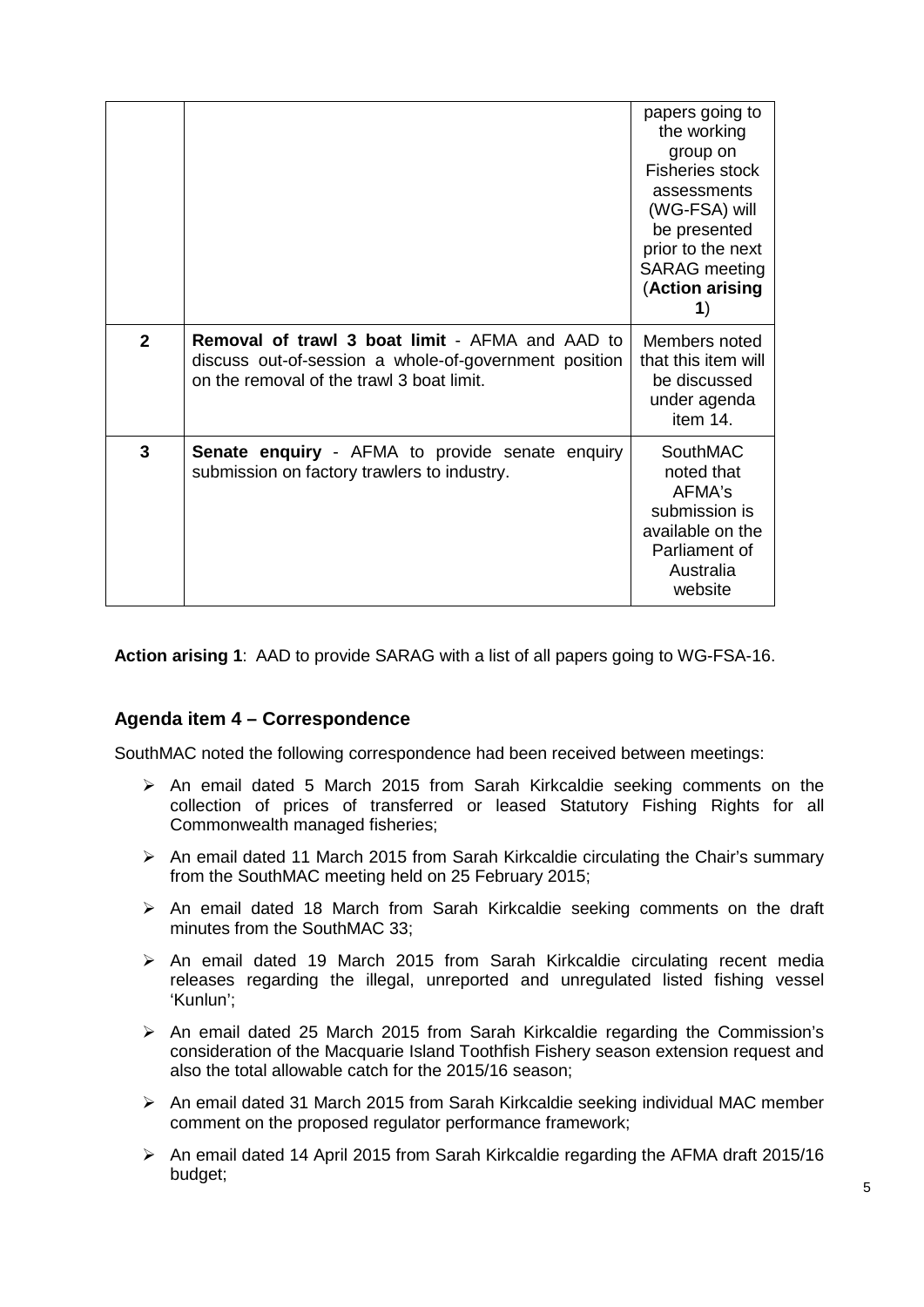- An email dated 29 April 2015 from Sarah Kirkcaldie seeking comments on a revised Fisheries Management paper No. 1;
- $\triangleright$  An email dated 7 May 2015 from Sarah Kirkcaldie circulating the final Fishery Assessment Plans for the MITF and HIMIF;
- $\triangleright$  An email dated 17 September 2015 from Sarah Kirkcaldie regarding the call for expressions of interest to market test the AFMA Scientific Observer Program;
- $\triangleright$  An email dated 24 September 2015 from Sarah Kirkcaldie attaching the finalised acquittal of cost-recovered expenditure against the budget for 2014/15 for the Commonwealth fisheries;
- An email dated 6 October 2015 from Sarah Kirkcaldie seeking individual comments on the various research expressions of interests for FRDC funding in 2016-17;
- $\triangleright$  An email dated 6 October 2015 from Sarah Kirkcaldie attaching the updated version of Fisheries Management paper 1 which had been accepted by the AFMA Commission;
- An email dated 13 October 2015 from Sarah Kirkcaldie regarding holding a teleconference 10 November 2015;
- $\triangleright$  An email dated 29 October 2015 from Sarah Kirkcaldie attaching the agenda for the SouthMAC teleconference;
- An email dated 3 November 2015 from Sarah Kirkcaldie distributing the papers for the SouthMAC teleconference;
- An email dated 18 November 2015 from Sarah Kirkcaldie seeking applications for Chairpersons of various Management Advisory Committees and Resource Assessment Groups;
- $\triangleright$  An email dated 25 November 2015 from Sarah Kirkcaldie seeking comments on the budget implications of the draft 2016 Cost Recovery Impact Statement;
- $\triangleright$  An email dated 30 November 2015 from Sarah Kirkcaldie regarding completing a MAC self-assessment;
- $\triangleright$  An email dated 3 December 2015 from Sarah Kirkcaldie attaching a letter from the Hon Norman Moore, Chairman, AFMA Commission regarding the AFMA Commission agreed 2015/16 Total Allowable Catches for HIMIF;
- $\triangleright$  An email dated 15 December 2015 from Sarah Kirkcaldie extending the deadline for the MAC self-assessment.
- An email dated 17 December 2015 from Sarah Kirkcaldie seeking comments on the draft SouthMAC teleconference minutes;
- $\triangleright$  An email dated 14 January 2016 from Sarah Kirkcaldie seeking members for the Commonwealth Fisheries Marine Mammal Group;
- $\triangleright$  An email dated 19 January 2016 from Sarah Kirkcaldie seeking comments on the draft SouthMAC 34 agenda; and
- $\triangleright$  An email dated 21 January 2016 from Sarah Kirkcaldie attaching a letter from Beth Gibson, AFMA Policy, Environment, Economics and Research section, regarding AFMA reviewing its undercatch and overcatch provisions.

Members noted that on 8 February 2016 Sarah Kirkcaldie sent an email explaining that AFMA has been participating in a project to develop national guidelines for the quality assurance of fisheries research and science information. This national level FRDC funded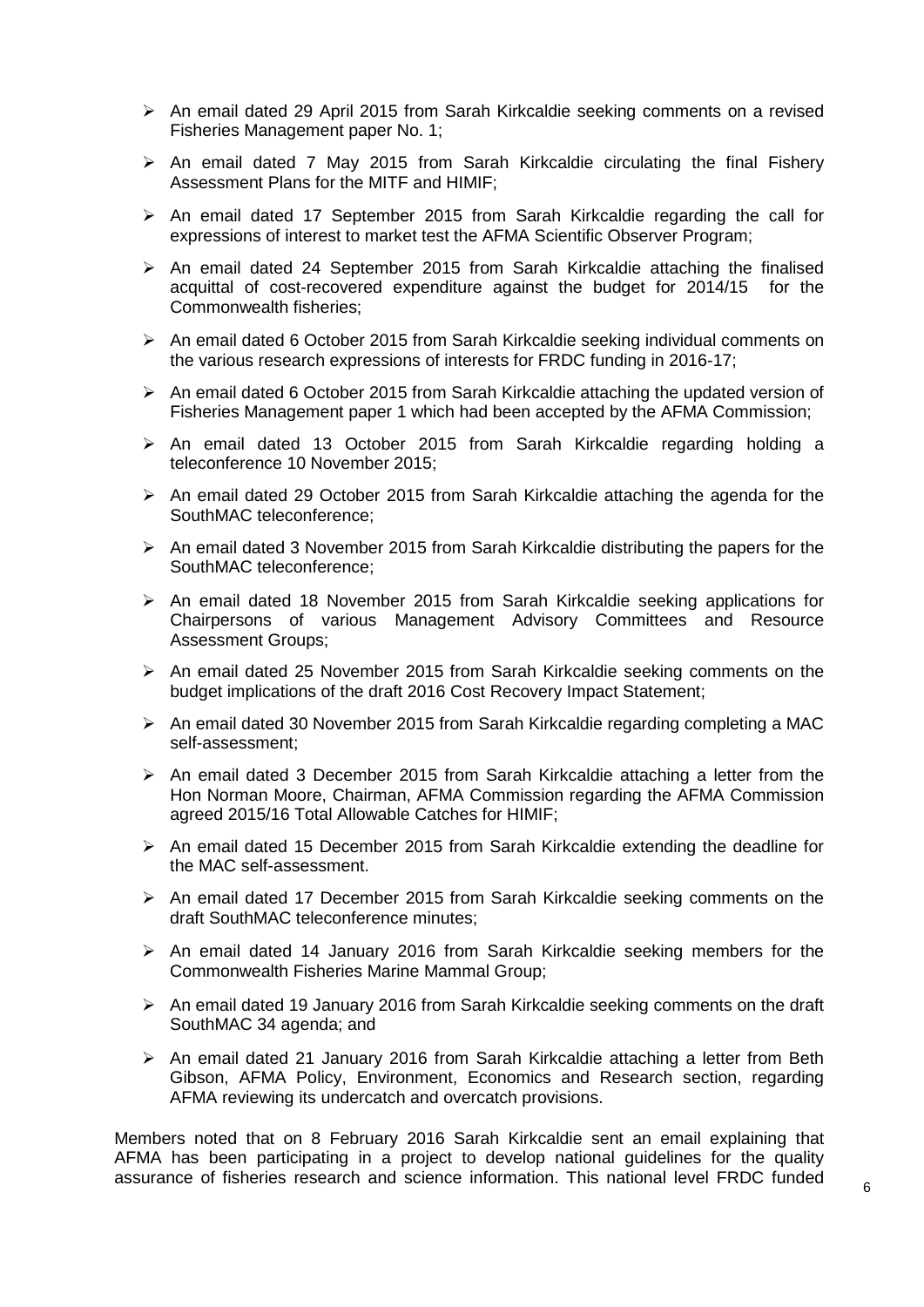project is being led by Andrew Penney (Pisces Australis Ltd) and other co-investigators including QLD DAFF, PIRSA-SARDI, NT DPIF, CSIRO and ABARES.

Members noted that the intent of the project is to develop guidelines (or a non-mandatory standard) that participating agencies can implement to ensure that the quality of fisheries research and scientific information being used to inform fisheries management decisions is of the high standard, thus reducing the risk of poor management decisions being made. SouthMAC members expressed concern regarding the need for new standards/guidelines when there are already a number and indicated that it would be best to only have one set. Concerns were also raised regarding resources/funding, who is the intended audience of the new guidelines and whether the new guidelines would actually improve fisheries management.

SouthMAC agreed to provide individual comments on the project to AFMA by 24 February 2016 (**Action arising 2**).

**Action arising 2**: Members to provide individual comments on the national guidelines to AFMA by 24 February 2016.

#### **Agenda Item 5– Report on fishing operations**

SouthMAC noted the verbal report from Mr Arangio, Austral Fisheries Pty Ltd, regarding their fishing operations in sub-Antarctic waters. Mr Arangio noted that during the 2014/15 season the Company fished all of their HIMIF Patagonian Toothfish quota but not Mackerel icefish as the fish were not available when the vessel *Atlas Cove* was trawling. By the end of November 2015 all Austral vessels: the *Isla Eden*, the *Atlas Cove*, the *Corinthian Bay* and the *Austral Leader 2* were back in port in Mauritius. The *Atlas Cove* was then chartered by the French to fish for Mackerel Icefish.

Austral Fisheries vessels are expecting to begin fishing in the 2015/16 HIMIF longline season in April. The *Atlas Cove* is expected to complete the random stratified trawl survey.

Mr Exel noted that the decade long process of moving from a trawl fishery to a longline fishery was nearly complete with only 102 tonnes of Patagonian Toothfish taken by trawl in the 2014/15 season.

SouthMAC noted the verbal report from Mr McNeill on fishing operations in sub-Antarctic waters. Mr McNeill stated that Australian Longline Pty Ltd was the only company fishing in the Macquarie Island Toothfish Fishery (MITF) in the 2015/16 season. Members noted that this season catch rates at MITF had been poor. The Company also did not catch their entire Patagonian Toothfish quota at HIMI as their vessels had less time fishing there than anticipated.

Mr McNeill noted that Australian Longline Pty Ltd had purchased a new vessel, *Antarctic Discovery* which has been given a major re-fit. The *Antarctic Discovery* was due to go and fish in the New and Exploratory Ross Sea Fishery but mechanical issues prevented it leaving on time and then the ice melted sooner than expected and all the fish were caught early. The *Antarctic Discovery* instead fished in 58.4.1 and conducted research fishing. Once it returns from the CCAMLR New and Exploratory fisheries it will then get prepared to go to the MITF. The Company's other vessel *Antarctic Chieftain* will fish in HIMIF in the 2015/16 season and then CCAMLR New and Exploratory fisheries (58.4.1 and 58.4.2) in 2016/17 if they apply and their application is successful. The *Antarctic Discovery* will fish in the Ross Sea if granted access. Mr McNeill noted that the *Antarctic Discovery* was currently trialing camera's between 500-2000m. The Company had just received a report back from the vessel stating that they could see substrate, current movement and squid. Members noted that there were two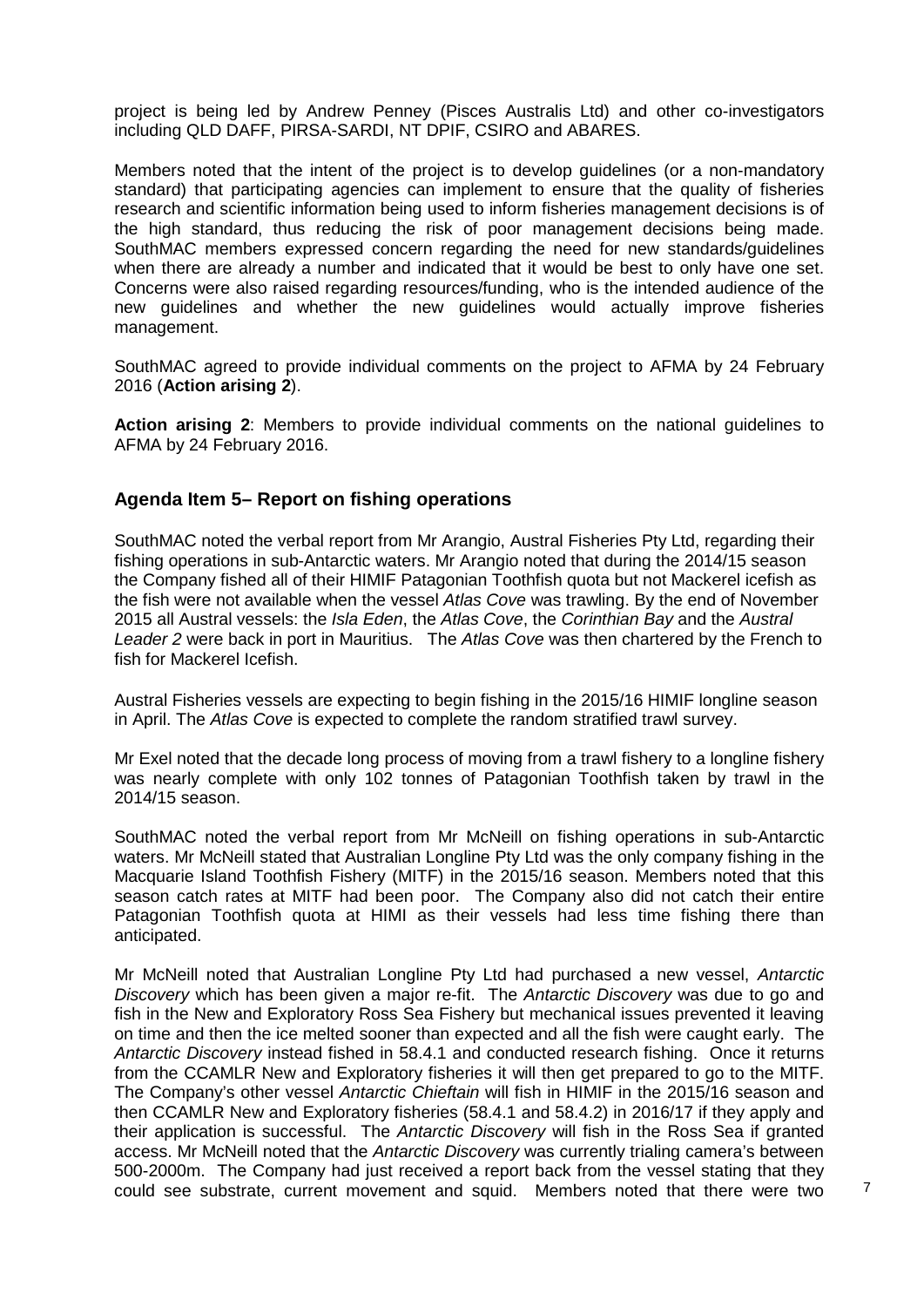camera's on the vessel but one was not working. The report has been forwarded to the Australian Antarctic Division.

# **Macquarie Island Toothfish Fishery**

Mr Exel, Mr McNeill and Mr Arangio declared their interests under Agenda Items 6, 7 and 8, and left the room. The remaining members of SouthMAC agreed that Mr Exel, Mr McNeill and Mr Arangio should be allowed to return for all discussions under Agenda item 6, 7 and 8 but should not be present for recommendations.

#### **Agenda item 6 – Stock assessment and TAC recommendations**

Members noted that SARAG met on 9 February 2016 (SARAG 53) and discussed the CSIRO prepared stock assessment of the MITF for Patagonian Toothfish. The CSIRO member advised that the estimate of male growth had been influenced by the new data and that it now appeared unrealistic. Members noted that Dr Rich Hillary presented a paper on modelling the growth of Macquarie Island Toothfish at the SARAG 53 meeting. The paper identified future research required but noted that it did not have any significant impact on the stock assessment.

SouthMAC noted that the stock assessment included an extra year of data and included 2015 ageing data. Members noted that the status of the Fishery was similar to last year with the stock at about 67% of  $B_0$  with similar trends in recruitment. Members further noted that there were considerable revisions to the tag recapture history with the exclusion of fish recaptured after less than 180 days of release. Previously the figure was only 10 days and industry members questioned whether the figure should remain at 10 days until 2007 when longlining was introduced. The CSIRO member agreed to discuss this issue with the stock assessment scientists (**Action arising 3**).

Members noted SARAG agreed that it is important to maintain fishing across the entire fishery and recommended a TAC of 450 tonnes for the 2016/17 season and 450 tonnes for the 2017/18 season, to be taken in approximately the following proportions: 250 tonnes from the Aurora Trough, 80 tonnes in the Southern Macquarie Ridge and 120 tonnes in the Northern Macquarie Ridge.

SouthMAC noted that the distribution of catches was a voluntary agreement with Industry and the Committee appreciated Industry's efforts to abide by the agreement. SouthMAC noted that spreading the distribution of catch across the Fishery will increase the stability of the stock assessment.

Industry participants left the room, and SouthMAC members agreed to recommend a Patagonian Toothfish TAC of 450 tonnes in the Macquarie Island Toothfish Fishery for each of the seasons, 2016/17 and 2017/18, as recommended by SARAG, for determination by the AFMA Commission:

Members noted that Industry had requested to have the next /stock assessment, that is for the 2018/19 and 2019/20 seasons, completed as early as possible. It was agreed that the data for the next stock assessment would be cut off at the end of fishing in the 2016/17 season and therefore data would be available in late 2016 and the stock assessment for the 2018/19 and 2019/20 seasons would be available for SARAG and SouthMAC consideration by May 2017.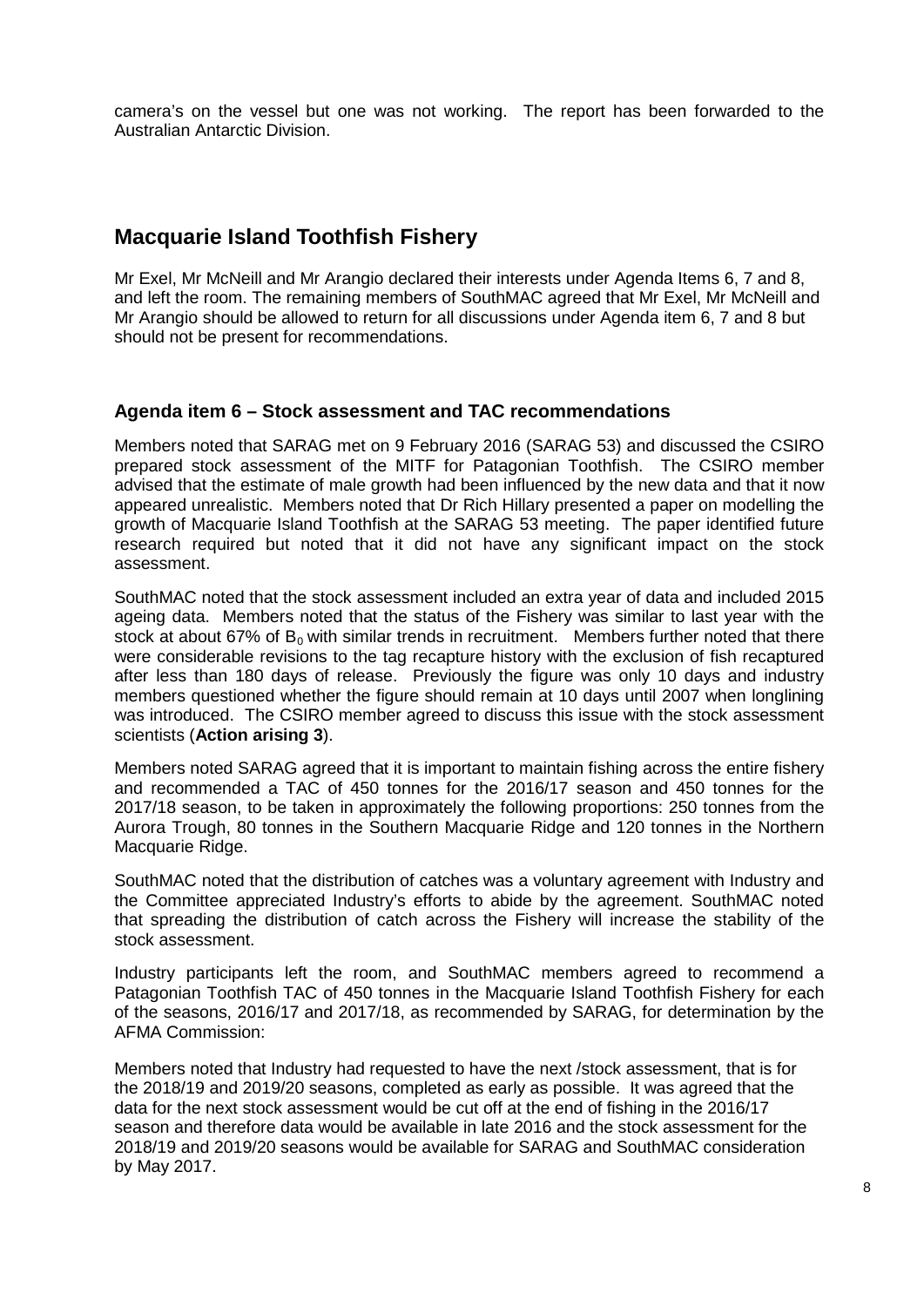Members thanked CSIRO for completing the MITF stock assessment and noted that the final stock assessment paper, incorporating minor edits, would be circulated in the coming weeks.

**Action arising 3**: CSIRO stock assessment scientists to discuss the reduction of the number of days released to re-capture for the trawl fishery as per the work done by Dr Tuck in past.

#### **Agenda item 7 – Fishery Assessment Plan**

Members noted that the Fishery Assessment Plan (FAP) is a requirement of the *Macquarie Island Toothfish Fishery Management Plan 2006*. SouthMAC noted the draft FAP proposed a tagging rate of two toothfish per tonne caught at Macquarie Island in the 2016/17 season. Members noted and agreed with SARAG's recommendation that the MITF FAP become a two-yearly document, given the two-yearly TAC setting cycle for the Fishery.

Members agreed that the FAP should be re-drafted with amendments including removing any historical information that is no longer relevant making the document more concise and change it to a two year FAP in line with the quota settings (**Action arising 4**). Members noted that the FAP can not be finalised until the Commission determines the TAC. Industry supported the proposed tag rate but questioned if they need to continue tagging at such a high rate. CSIRO noted that in the north a tag rate of two tags per tonne was required but that it could be reduced for Aurora Trough. CSIRO agreed to consider when in the next few years it would be appropriate to reduce the tag rate (**Action arising 5**). The FAP will be redrafted and circulated to members once the AFMA Commission has agreed to the MITF 2016/17 TAC.

**Action arising 4**: AFMA to circulate draft revised MITF FAP to members.

**Action arising 5**: CSIRO to examine when it would be appropriate to reduce the current tag rate of two tags per tonne.

#### **Agenda item 8 – Extension to longline fishing period**

Members noted that at their November 2014 and February 2015 meetings, SARAG and SouthMAC discussed an industry request to extend the MITF longline fishing period to include 15-30 April. SARAG and SouthMAC supported a trial extension to the longline fishing period, noting that the extension would require consultation with the Threat Abatement Plan for Seabirds (TAP) team within the Australian Antarctic Division (AAD). A trial of the two week season extension was supported by the AFMA Commission.

Members noted that during 15-30 April 2015, 244,390 hooks were set in this trial period and no seabirds were caught.

Members noted that daytime setting is not permitted in the MITF and fishing must cease immediately for the remainder of the season for a boat if any of the following birds are caught and killed:

- o Wandering albatross
- o Black-browed albatross
- o Grey Headed albatross
- o Grey Petrel: or
- o Soft-plumaged petrel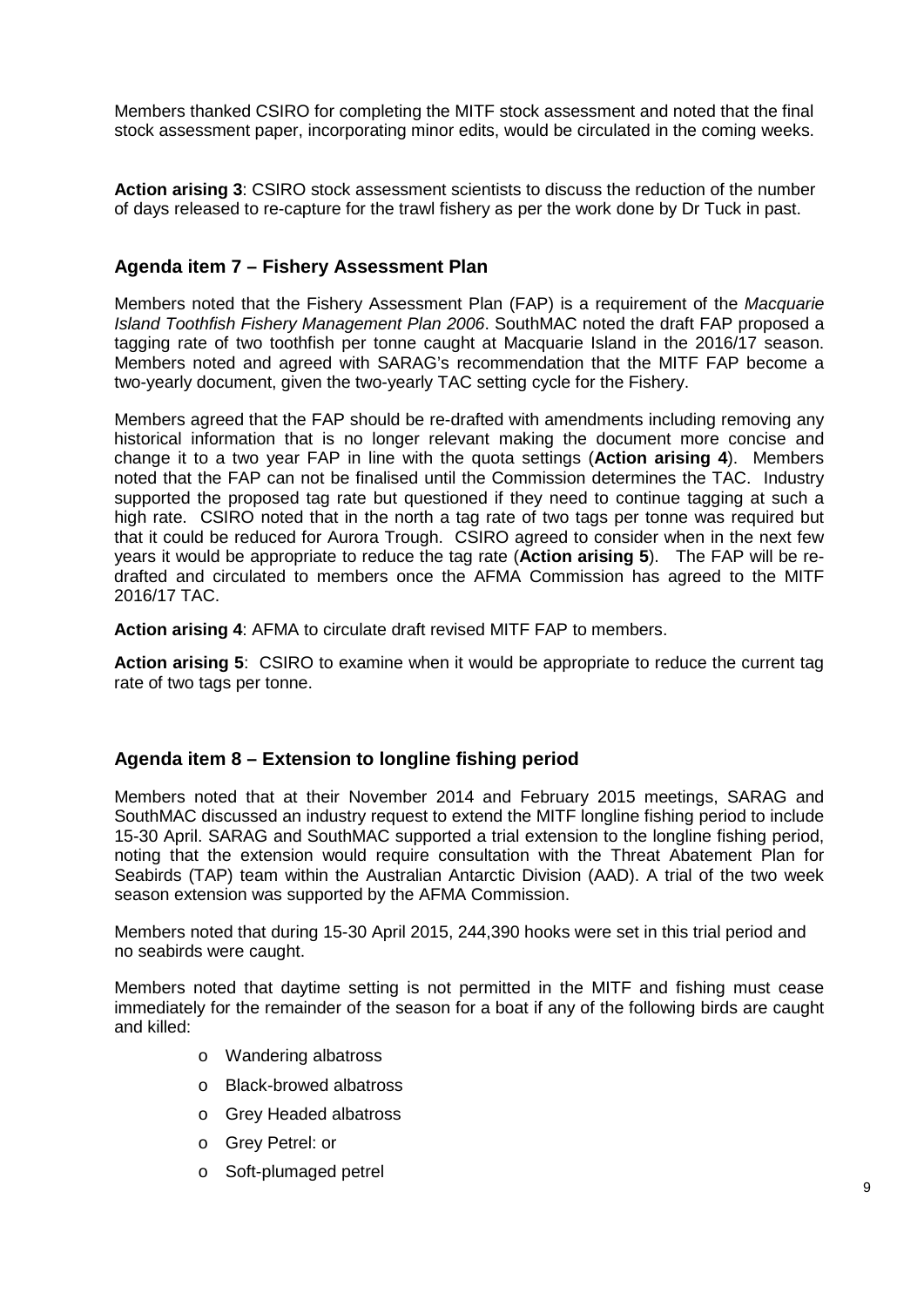Members further noted that the *2014 Threat Abatement Plan for the incidental catch (or bycatch) of seabirds during oceanic longline fishing operations* requires that AFMA implement an appropriate management response for bycatch incidents where more than one seabird is killed on a single trip by an individual longline fishing vessel. Members noted that the TAP team supported a permanent extension of the longline season given the other conditions imposed on operators.

SouthMAC agreed that the MITF longline season be extended to permanently include the period 15-30 April.

# **Heard Island and McDonald Islands Fishery**

Mr Exel, Mr McNeill and Mr Arangio declared their interests under Agenda Items 9-14, and left the room. The remaining members of SouthMAC agreed that Mr Exel, Mr McNeill and Mr Arangio should be allowed to return for all discussions under Agenda items 9-14 but should not be present for recommendations.

# **Agenda item 9 – Season extensions**

SouthMAC noted that based on the requirements of CCAMLR Conservation Measures, AFMA has granted access to the HIMI season extension periods to the following vessels:

| <b>Vessel</b>              | 1 to 30 April 2016 | 15 September to 30<br>November 2016 |
|----------------------------|--------------------|-------------------------------------|
| <b>Atlas Cove</b>          |                    |                                     |
| Isla Eden                  |                    |                                     |
| <b>Austral Leader II</b>   |                    |                                     |
| <b>Corinthian Bay</b>      |                    |                                     |
| <b>Antarctic Chieftain</b> |                    |                                     |
| <b>Antarctic Discovery</b> |                    |                                     |

The AFMA member explained that access to the season extension periods 1 to 30 April 2017 and 15 September to 30 November 2017 is conditional on that vessel demonstrating full compliance with Conservation Measure 25-02 in the 2015/16 fishing season. Members noted that the fishing vessel *Antarctic Discovery* was new to the HIMI Fishery and had not fished in CCAMLR waters in the previous season.

#### **Agenda item 10 – CCAMLR Fisheries Review meetings and science work plan**

SouthMAC noted that a draft of a new science work plan has been circulated to the CCAMLR Fisheries Review Meeting group and AAD are awaiting comments. AAD advised that the work pursuant to the plan had been completed last year and there was some moneys under spent due to efficiencies gained through the year. Members were advised that the next CCAMLR fisheries review meeting had not yet been scheduled but would most likely be in late February.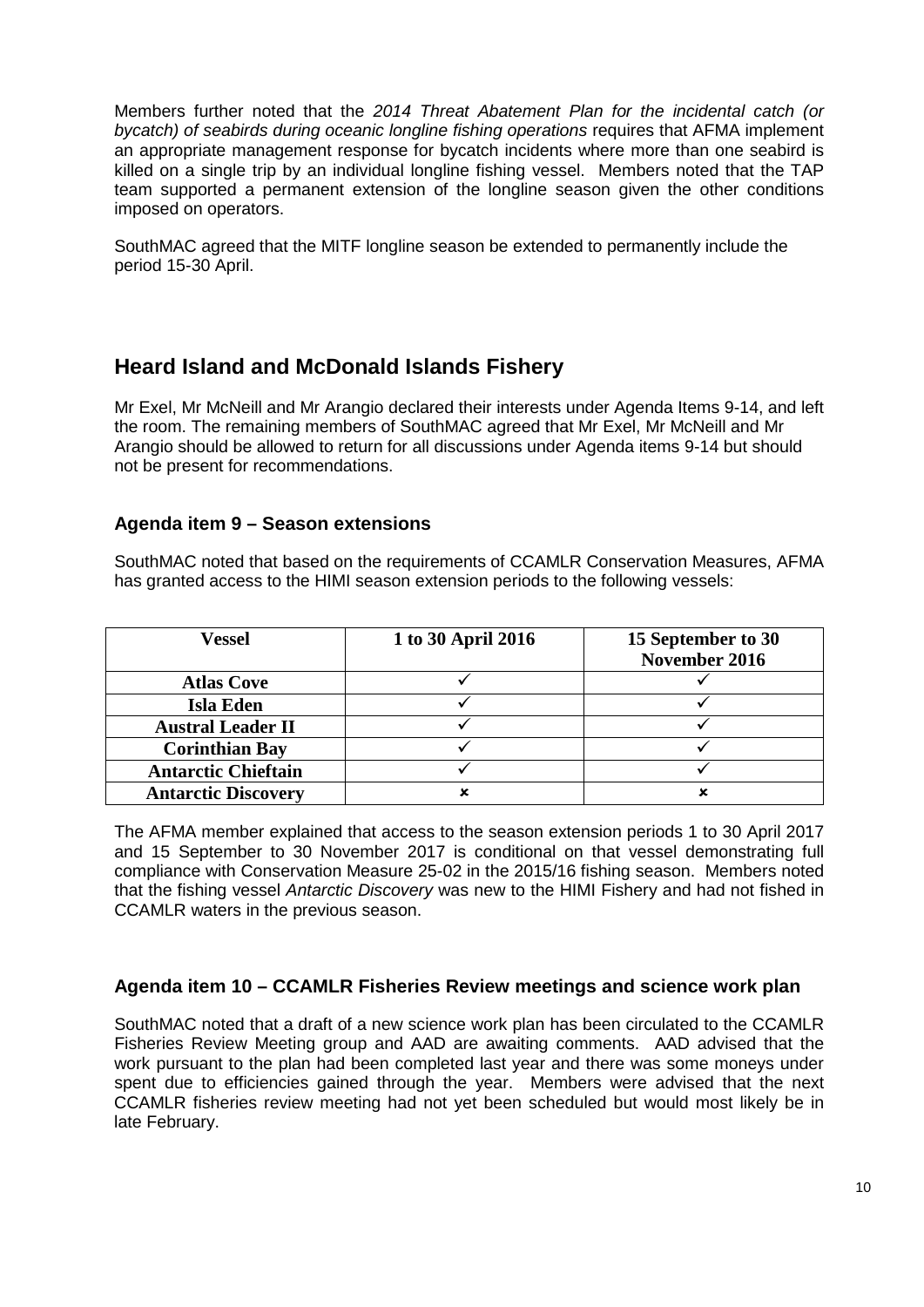# **Agenda item 11 – Fishery Assessment Plan**

SouthMAC noted that the HIMI Fishery Assessment Plan (FAP) is a requirement of the *Heard Island and McDonald Islands Fishery Management Plan 2002.* The draft 2015/16 FAP was provided for comment and members agreed to aim for a tagging rate of approximately two tags per tonne of toothfish caught in all fishing operations and to remove all the unnecessary information in the FAP and make it a two year FAP. SouthMAC noted that the tagging rate for the 2014/15 season was increased voluntarily by industry to two fish tagged per green weight tonne to inject additional tags into the fishery. Members noted that it was more important to tag quality fish than the quantity. The draft 2015/16 FAP also set out the timetable for the RSTS. Industry noted that for operational reasons they may need to complete the RSTS in early- to mid-March this year. Concerns we raised by members that the RSTS has previously been conducted between April-June and doing it earlier could cause problems for the stock assessment. Industry noted there was already an arrangement underway to move to biennial RSTS, and eventual removal of the requirement, as a result of the stock assessment being a tag based assessment. AAD agreed to, in 2016, review the objectives of the RSTS. SouthMAC noted that if the 2016 RSTS is not completed a Mackerel icefish assessment cannot be conducted in 2016. SouthMAC also noted that mackerel icefish behave differently in February March to later in the year thereby possible introduction of bias to the assessment. SouthMAC members (excluding industry members) agreed that the earliest the survey could start was 20 March 2016. Industry noted that this may not be operationally possible and while every attempt will be made to undertake the work, the worst case could be they may only complete the 5 day Mackerel icefish section of the survey, noting that the HIMI FAP provides for RSTS credits and debits to be carried over from year to year. SouthMAC also noted that whilst the assessment is moving to a tag based assessment, the RSTS continued to be important for determining age class strength, particularly the age distribution of pre recruit fish during the transition period. SouthMAC noted that the time series and therefore consistency was important until additional analysis is done on tagging data.

SouthMAC noted that the FAP will be finalised and circulated to members out of session (**Action arising 6**).

**Action arising 6**: AFMA to circulate final HIMI FAP to members

# **Agenda item 12 – Lost longline gear**

SouthMAC members noted the summary of gear loss in the sub-Antarctic fisheries over the last five years. Members noted that at its meeting the previous day SARAG agreed that this should be a standard RAG agenda item and MAC members agreed that it should also be a regular SouthMAC agenda item. Members requested that more information be included in the next paper including number of boats, when longline fishing began, number of sets, lost hooks compared to hooks set and also any gear that is recovered. Industry noted that more than half of the lost gear in 2014/15 came from one vessel and that there had been some issues with the line tension equipment on that vessel and also some operator error. Industry members explained a range of mitigation measures they would be using in the upcoming season to reduce gear loss including skipper incentives and working with gear suppliers to develop transponders on the lines to help locate the lost lines. Industry will attempt to retrieve previously lost gear during the 2015/16 season and SouthMAC agreed that retrieving gear should be a priority. Members noted that it was unlikely that lost bottom set longline gear ghost fishes but there could be environmental damage from the line moving laterally on the seabed. It was surmised that the gear would not likely roll up into a ball on the bottom of the seabed like Spanish longline, as the gear is heavily weighted. Industry stated that they would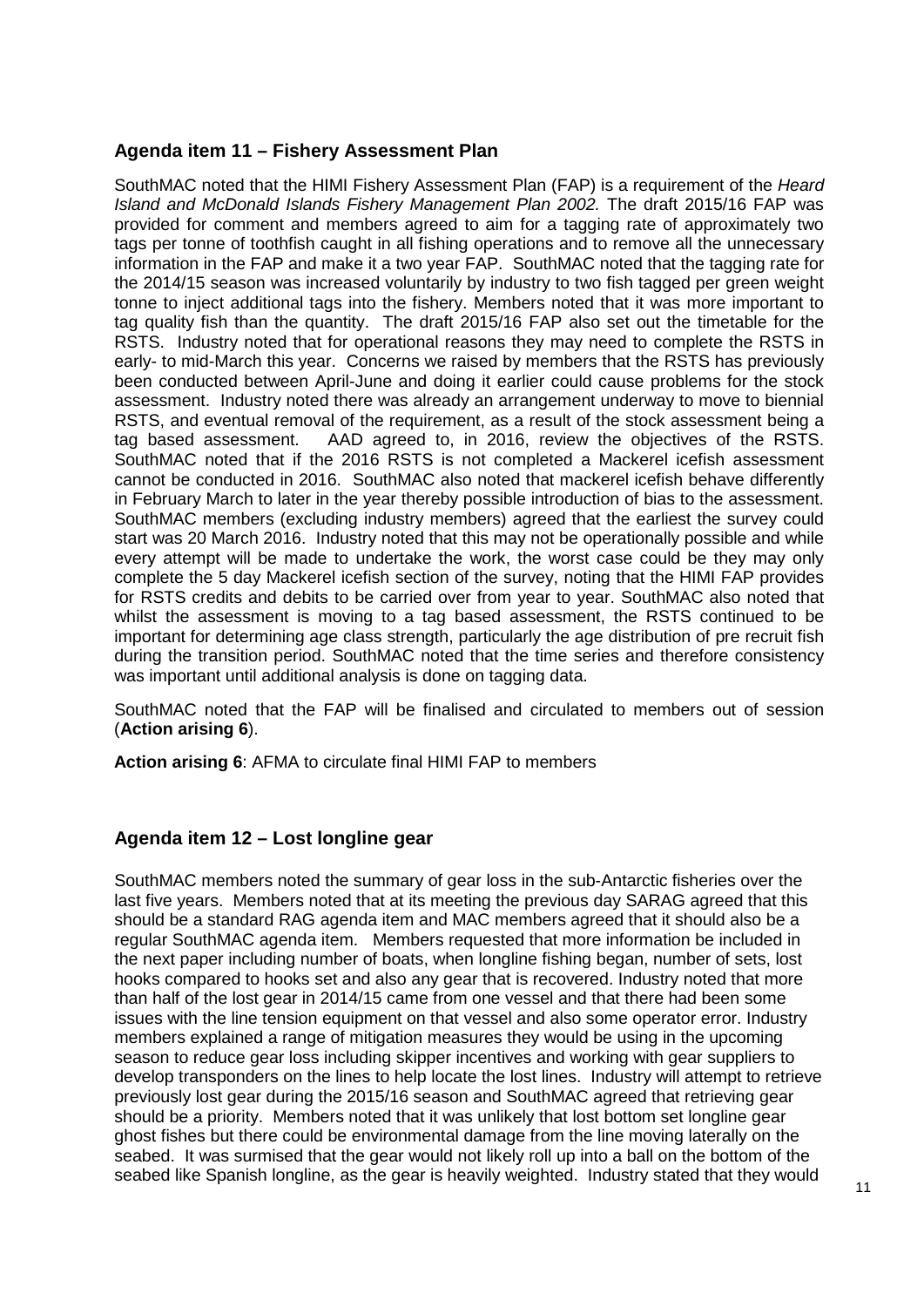be discussing line thickness with gear supplier noting there is a compromise between gear thickness and drag in the water and tension created causing the gear to break.

#### **Agenda item 13 – Electronic monitoring trial**

The AFMA member informed SouthMAC that AFMA was attempting to secure government funding to do an electronic monitoring trial in the sub-Antarctic fisheries. Members were informed that the trial could include species identification under consistent lighting and length measures in the factory. SouthMAC members noted that SARAG raised concerns regarding cost implications and noted it would only be economical efficient if the number of observers required could be reduced to one observer. The AAD member noted that CCAMLR had a requirement for two observers in New and Exploratory fisheries and any electronic monitoring trials in the CCAMLR Area would need to be considered by CCAMLR. Members noted that the system would need to be installed in Australia.

#### **Agenda item 14 – 25.5% minimum quota holding for trawl access**

SouthMAC noted that prior to 2012 the *Heard Island and McDonald Islands Fishery Management Plan* restricted the Fishery to three boats through a minimum quota holding of 25.5%. With more of the catch being taken with automatic longline the three boat limit became restrictive. The Plan was changed to remove the limit on the number of longline boats, but retain a limit on the number of trawlers through a Determination. This Determination was for three years and meant to be an interim measure until the Ecological Risk Assessment (ERA) was updated. Members noted that this issue was discussed at the SouthMAC teleconference in November 2015 and it was agreed that AFMA and AAD would discuss out-of-session. To allow more time to discuss and consider all the implications of removing the 25.5% minimum quota holding AFMA implemented the Determination for another year. Members noted that this issue was discussed at SARAG 53 and agreed that there needs to be some discussion on how the benthic impact of trawling is managed if the limit is removed. SouthMAC requested that SARAG examine whether the minimum quota holding is the most efficient method to manage benthic impact. The Conservation member noted that the Marine Protected Area is a component of the suite of mitigation measures for managing benthic impacts in the HIMI EEZ. . The AAD member noted that the three boat limit together with the MPA forms the existing package of benthic impact mitigation measures and if the three boat limit was to be removed then a more effective measure would need to be put in place to ensure Australia continued to manage benthic impacts effectively. Members noted that this item will need to be included on the agenda for the next meeting of SARAG for discussion/decision at the SouthMAC teleconference in November 2016

# **CCAMLR New and Exploratory Fisheries**

Mr Exel, Mr McNeill and Mr Arangio declared their interests under Agenda Items 15 and 16, and left the room. The remaining members of SouthMAC agreed that Mr Exel, Mr McNeill and Mr Arangio should be allowed to return for all discussions under Agenda items 15 and 16 but should not be present for recommendations.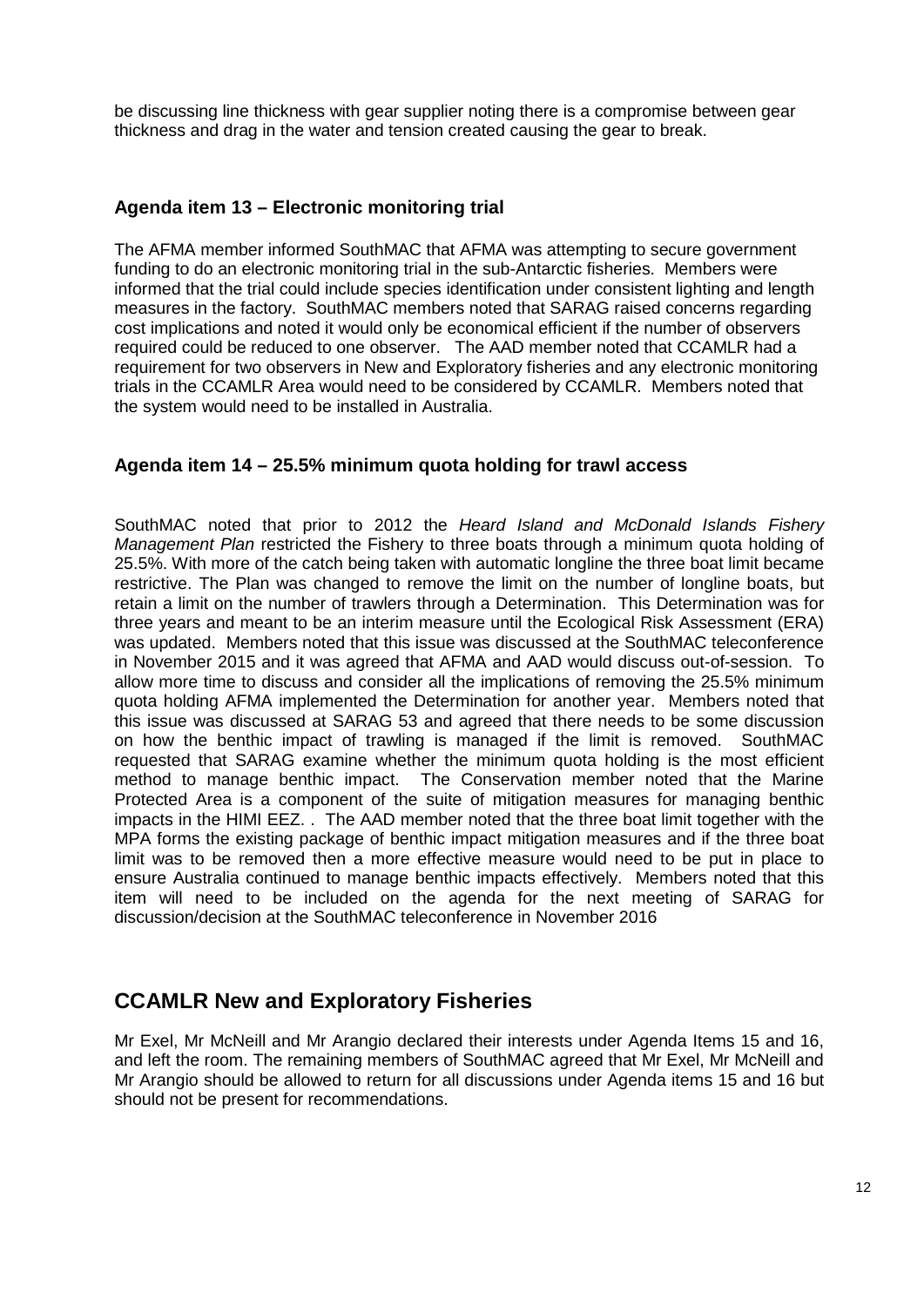# **Agenda item 15 – 2016/17 Expressions of Interest**

SouthMAC noted AFMA had recently released the 2016 Guide to CCAMLR New and Exploratory Fisheries (the Guide). The Guide outlines the process for Australian companies wanting to seek access to CCAMLR New and Exploratory Fisheries in the 2016/17 fishing season. Members noted that Expression of Interest (EOI) must be submitted to AFMA by 22 February 2016 and that there is no fee for submitting an EOI.

The next step is for AFMA and AAD to consider all EOIs and then fishing company(ies) will need to submit a full proposal and an assessment fee by late March 2016. Members noted that to simplify the process a pre-proposal is no longer required. AFMA and AAD agreed that members could submit full proposals without needing a comprehensive research plan but that details of research would be needed for consideration by the CCAMLR Interdepartmental Committee and CCAMLR Consultative Forum which are scheduled to meet on 14 April 2016.

AAD, with input from AFMA and applicants, will then prepare the research components of the applications, prior to lodging a full proposal with the CCAMLR Secretariat by 1 June 2016.

# **Agenda item 16 – Consideration of New and Exploratory fisheries issues**

SouthMAC noted that there currently wasn't an appropriate forum for domestic discussions about CCAMLR New and Exploratory fisheries. Members noted that some issues that have arisen over the last year and that could arise in the future include:

- providing general updates on fishery operations and status to agencies, conservation representatives and fishing industry representatives;
- assessments under the *Environment Protection and Biodiversity Conservation Act 1999;*and
- providing advice on fishery related issues including on benthic impacts, bycatch, move-on provisions and stock assessments.

SouthMAC noted that this issue was discussed at SARAG and members agreed that it was appropriate to discuss scientific issues associated with CCAMLR new and exploratory fisheries at SARAG. SouthMAC agreed that management issues such as those listed above should be discussed at SouthMAC.

# **Finance**

# **Agenda item 17 – 2016/17 budget**

SouthMAC noted that the draft AFMA budget for 2016/17 will be released for comment in the next few months. Members noted that for the sub-Antarctic fisheries more staff time has been allocated for the 2016/17 budget because the current staff allocation is insufficient. . However, the observer budget will decrease given the predicted decrease in trips to the sub-Antarctic fisheries because of the lower HIMI TAC.

SouthMAC noted that the Cost Recovery Impact Statement (CRIS) was currently being reviewed and members had been provided with an opportunity to provide feedback. The AFMA member stated that a decision on the CRIS was expected soon with a draft budget released soon after.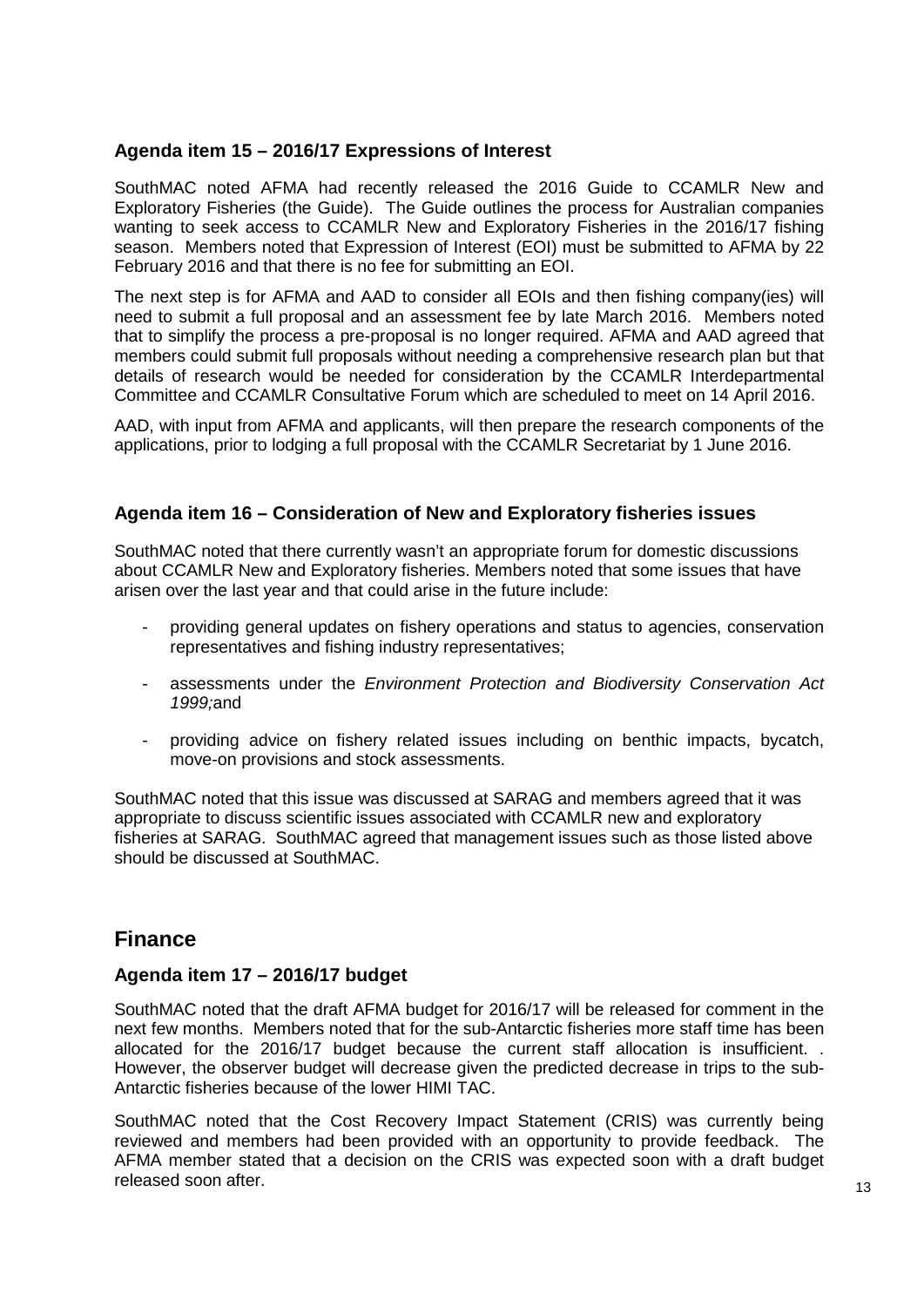# **Other**

No interests were declared under agenda items 18 or 19, SouthMAC noted that these items were for information.

# **Agenda item 18 – Other business**

# **Agenda item 18a – Depredation of whales**

SouthMAC noted that at the COLTO workshop held in Norway in June 2015 the most popular discussion item was whale depredation. It was agreed that a workshop would be held in mid-March 2016 in Chile. Mr Arangio reported that the workshop had 30 confirmed attendees from every Patagonian Toothfish fishery and also scientists and external experts from the Alaskan Black cod Fishery were attending to provide information on what has worked and what hasn't in that Fishery. Members noted that Dr Welsford from AAD had been invited to attend and that Mr Arangio and Mr McNeill would be attending from Australia possibly with a student from the Institute for Marine and Antarctic Studies. Industry noted that the outcomes will be published and agreed to provide them to SARAG and SouthMAC (**Action arising 7**).

**Action arising 7**: Industry to provide outcomes of whale depredation workshop to SARAG and SouthMAC.

# **Agenda item 18b - Undercatch/overcatch**

SouthMAC noted that on 21 January 2016 AFMA circulated a discussion paper on AFMA's planned review of its undercatch and overcatch provisions. The AFMA member explained that the review proposes three overaching options for overcatch and undercatch arrangements:

- 1. keep the undercatch and overcatch provisions as they are;
- 2. change the current undercatch and overcatch provisions, including aligning current provisions to one uniform approach; or
- 3. completely remove undercath, overcatch percentage and/or overcatch weight determination.

Members noted that at HIMIF and MITF the arrangement for overcatch is: <10t overcatch is deducted at 1:1, 10-20 tonnes it is deducted 1:3 and if more than 20 tonnes overcaught is an offence. Members noted that this issue was discussed at SARAG 53 and concerns were raised with having one system across all Commonwealth fisheries (option 2) and also indicated that discarding may become a concern. SARAG indicated that they would recommend keeping the current arrangements at HIMIF and MITF (option 1).

The AAD member noted that international obligations with in the Australian Fishing Zone (AFZ) need to be taken into consideration as the document only discussed international obligations outside the AFZ. The AAD member also noted that CCAMLR does not have overcatch and undercatch mechanisms and the conservation measures require vessels to not overshoot the TACs.